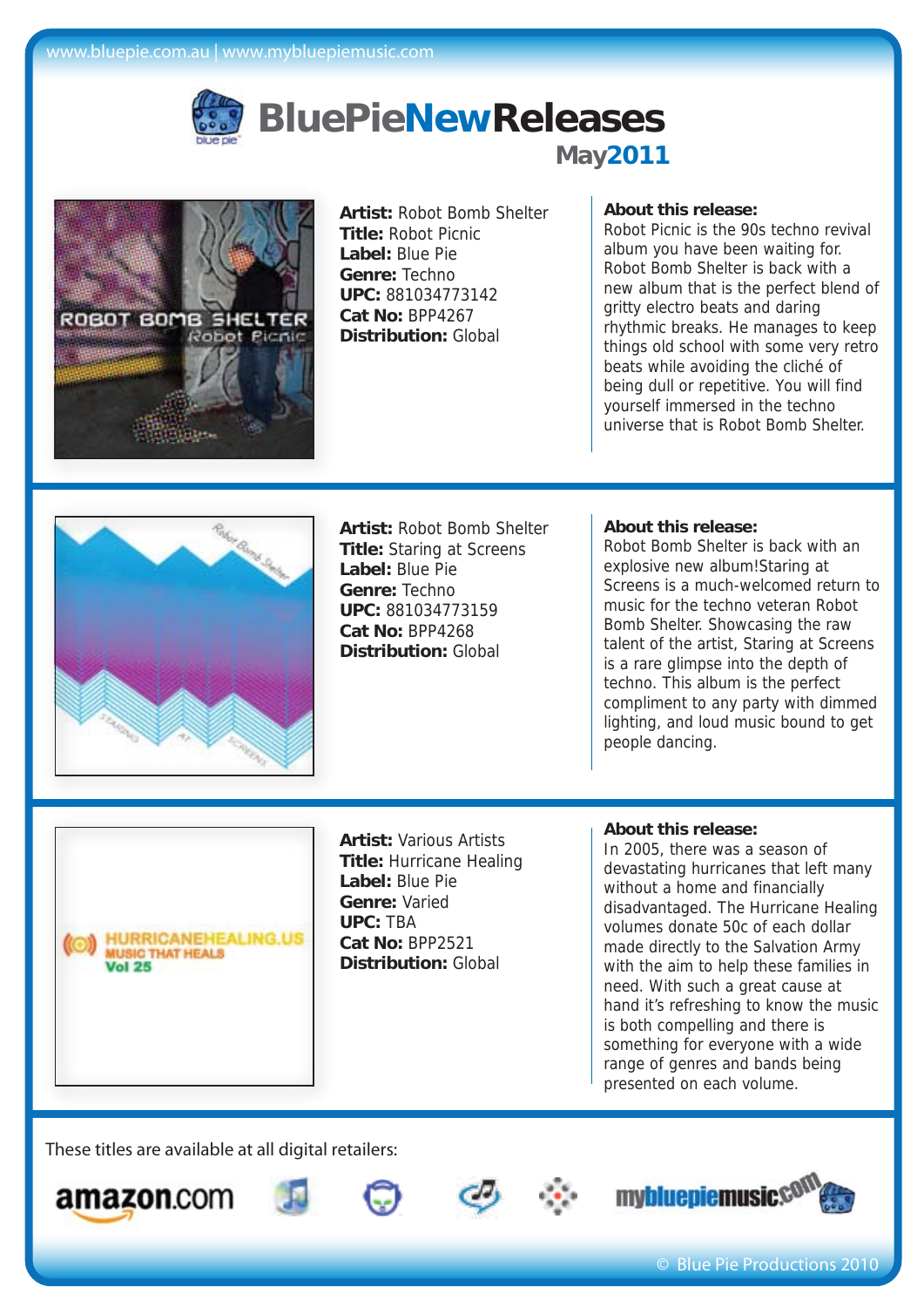

# **BluePieNewReleases May2011**



**Artist:** Pomelo **Title:** Pomelo **Label:** Blue Pie **Genre:** Latin **UPC:** 881034773357 **Cat No:** BPP4290 **Distribution:** Global

# **About this release:**

Pomelo's self-titled album is an enlightening experience in Latin music with a twist of jazz added into the mix. Beautiful female vocals are well complimented by Latin-style acoustic guitars. This take on Latin music with a jazzy flavour is not only aesthetically pleasing but also relaxing and puts the mind at ease. Fernando R. Fernández's dedication and experience in guitar playing flourishes throughout the album, which is heavily based around his guitar expertise. With exquisite vocals and impeccable music direction, this album is a must have.



**Artist:** Pomelo **Title:** Secrets **Label:** Blue Pie **Genre:** Latin **UPC:** 881034773364 **Cat No:** BPP4291 **Distribution:** Global

#### **About this release:**

Pomelo is back with another album called Secrets, which is your soundtrack to the new summer!In this new album, Secrets, Pomelo take things in a new direction, moving towards a more jazz infused take on Latin music while maintaining the laid back easy listening style they pioneered in earlier albums. The album is the perfect accompaniment to laying on the beach or by the pool on a warm summer's day. The album is sure to leave you in a relaxed carefree state of mind.Not just catchy, but also relaxing songs make this album a shoe in for anyone who's a fan of summer or Latin music.



**Artist:** Various Artists **Title:** Hurricane Healing Hip-Hop **Label:** Blue Pie **Genre:** Hip-Hop **UPC:** TBA **Cat No:** BPP2521 **Distribution:** Global

#### **About this release:**

The Hip-Hop community has bonded together over the tragedy of the 2005 hurricane season. The result of this collaboration is the Hurricane Haling Hip-Hop volumes. Not only filled with established and upcoming hip-hop artists, the collection also donates 50c of each dollar spent on the music to the salvation army. This allows lovers of hip-hop music to support those in need as well as discover a few great new hip hop artists. Any fan of hip-hop who also wants to help those in need are catered for in the Hurricane Healing Hip-Hop volumes.









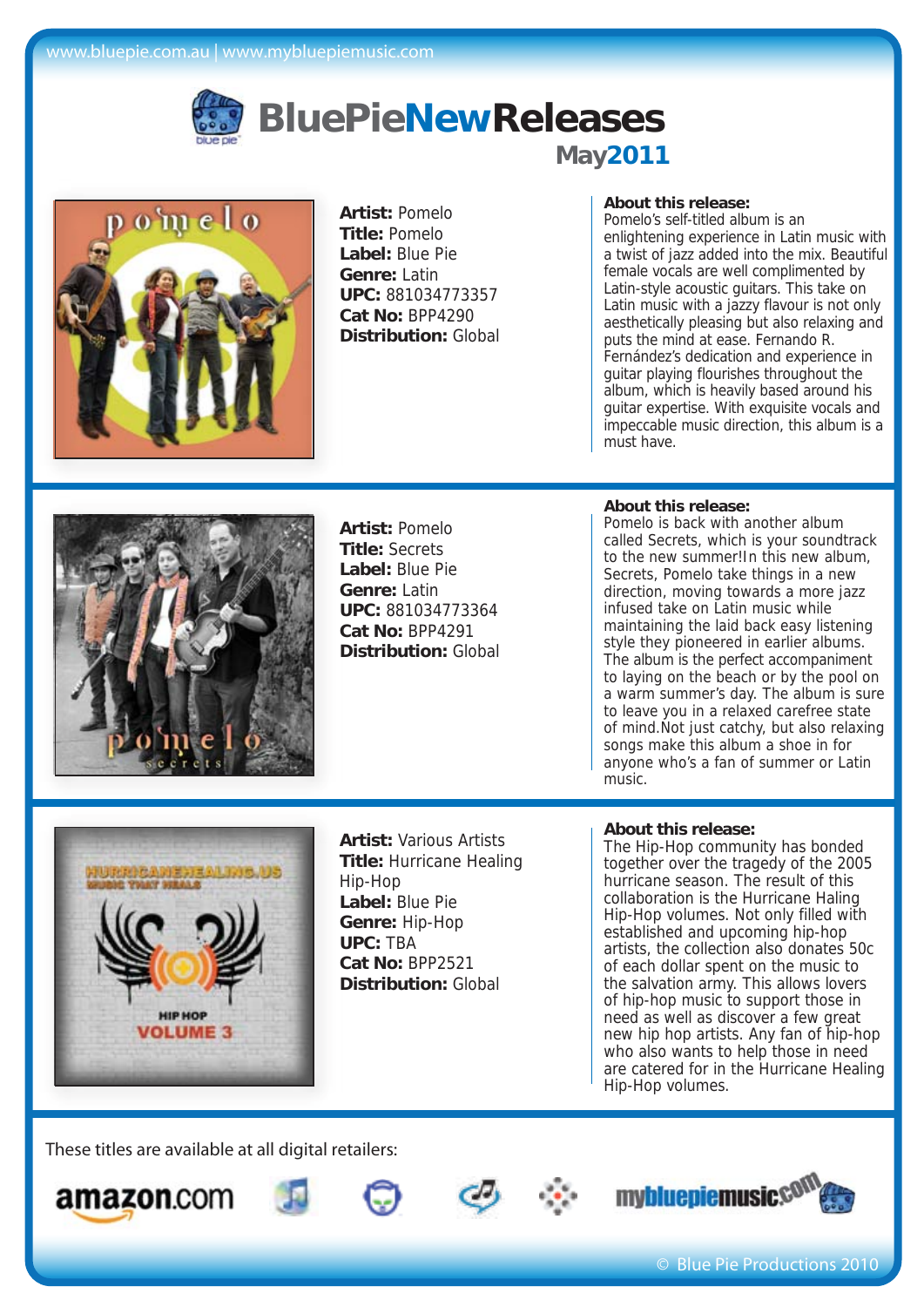

# **BluePieNewReleases May2011**



**Artist:** Random Order **Title:** Dimples and Anti-Depressants **Label:** Blue Pie **Genre:** Reggae/Ska **UPC:** 881034781291 **Cat No:** BPP4313.1 **Distribution:** Global

## **About this release:**

Random Order has gained a lot of attention in recent times for their reggae ska sound and for good reason!Canada's Random Order have drawn comparisons to The Clash, The Slits and Au Pairs. They have found success in building up a reputation as an amazing live band filling up dance floors across the country. This live raw energy has translated well into an album and each song is filled with killer hooks. The ability of the vocalist is also showcased throughout the album, and proves to be incredibly engaging.Bound to leave you wanting more, Random Order's Dimples and Anti-Depressants is as fun as it is energetic.



**Artist:** RetroTWEED **Title:** RetroTWEED **Label:** Blue Pie **Genre:** Rock **UPC:** 881034781345 **Cat No:** BPP4328 **Distribution:** Global

## **About this release:**

Local Mid-West favourites RetroTWEED have finally put together a full album filled with instant classic rock hits. For those who think rock isn't what it used to be, RetroTWEED prove otherwise with an astonishing new album of songs bound to impress fans of the rock genre. Old School guitar solos are scattered throughout the songs as a throwback to retro rock. There are also some very catchy chorus' to be found. The album looks and feels like a tribute to hard rock bands from the 80's and 90's and lives up to the former glory of the genre. RetroTWEED's self-titled debut is a welcome relief for those waiting for a new rock album to come out which retains the feel of old school rock.



**Artist:** Franco and the Dreadnought **Title:** Black Rock City **Label:** Blue Pie **Genre:** Electro **UPC:** 881034790316 **Cat No:** BPP4353 **Distribution:** Global

#### **About this release:**

Franco and the Dreadnought make the perfect mix of thrilling vocals, with sparse techno landscapes and a hint of electro. Black Rock City is a 4 track EP that manages to both engage and lure listeners into its dark and brooding techno universe. Vast audio landscapes are created with delicate control of the background noises and ambience which gradually builds above aggressive yet catchy vocals. The EP is not only very listenable and well produced, but a step forward for Franco and the Dreadnought.